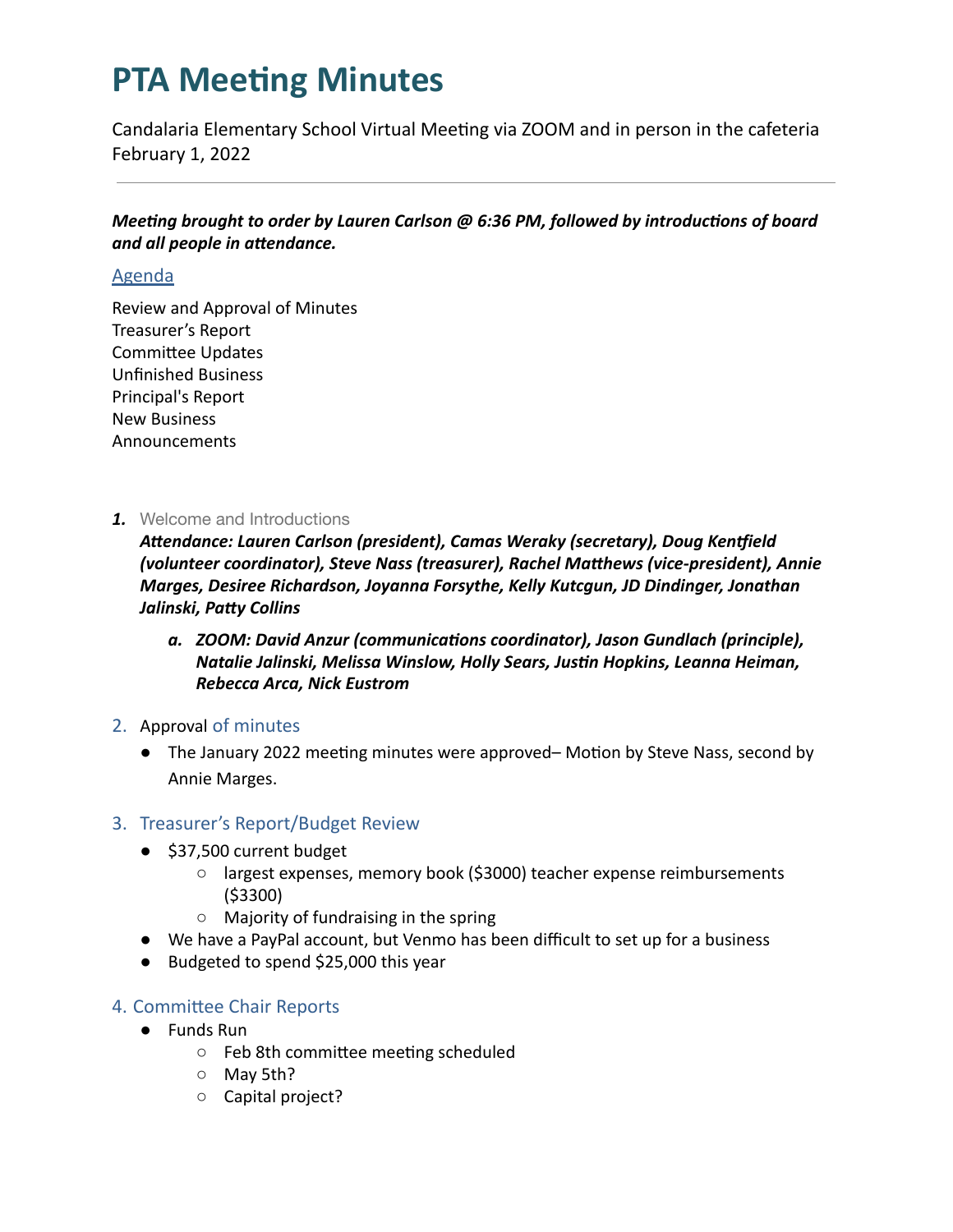Candalaria Elementary School Virtual Meeting via ZOOM and in person in the cafeteria February 1, 2022

- 2 years ago there was an approved project (amplification system for teachers in the classroom)
	- still assessing current need and details
- Patty Collins will present today about another project that could be used for funds run or the auction of approved
- New outdoor signage, improved outdoor lighting
	- plan was to wait until bond work was completed to get a contractor
- picnic table project collaboration with Eagle Scouts, approved
	- $\circ$  ended up being \$575 more than his additional request, he plans to do additional fundraising
		- Motion to cover the balance for Teddy's project from Annie Marges, seconded by Justin Hopkins
			- Approved
- Auction Committee
	- have not met yet
	- $\circ$  committee is wondering what the comfort level is for families, virtual, outdoors (vineyard)
	- they would like to have a capital project
	- $\circ$  discussion about auction options, is there a hybrid option?
		- advantage is non local family members can participate
	- $\circ$  discussion about what kind of auction items are going to be available this year compared to previous years
	- $\circ$  Desiree, in the past she started getting donations in September, should funds run be more of the focus this year?
	- Discussion about if to include kids to make it more inclusive?
		- consensus is no kids to allow more free conversation and a sense of normalcy
- Talent Show
	- SSHS- in person or virtual will be decided closer to the date
- Book fair
	- no update
- OBOB
	- Still waiting for parent volunteers to be allowed, is outside a possibility?
	- School winner needs to be chosen by March to move onto regionals
- Art Literacy
	- no update
- 5th Grade Committee
	- $\circ$  Kids have heard about outdoor school and dates, but parents are waiting to hear what is needed
		- Day trips without an overnight?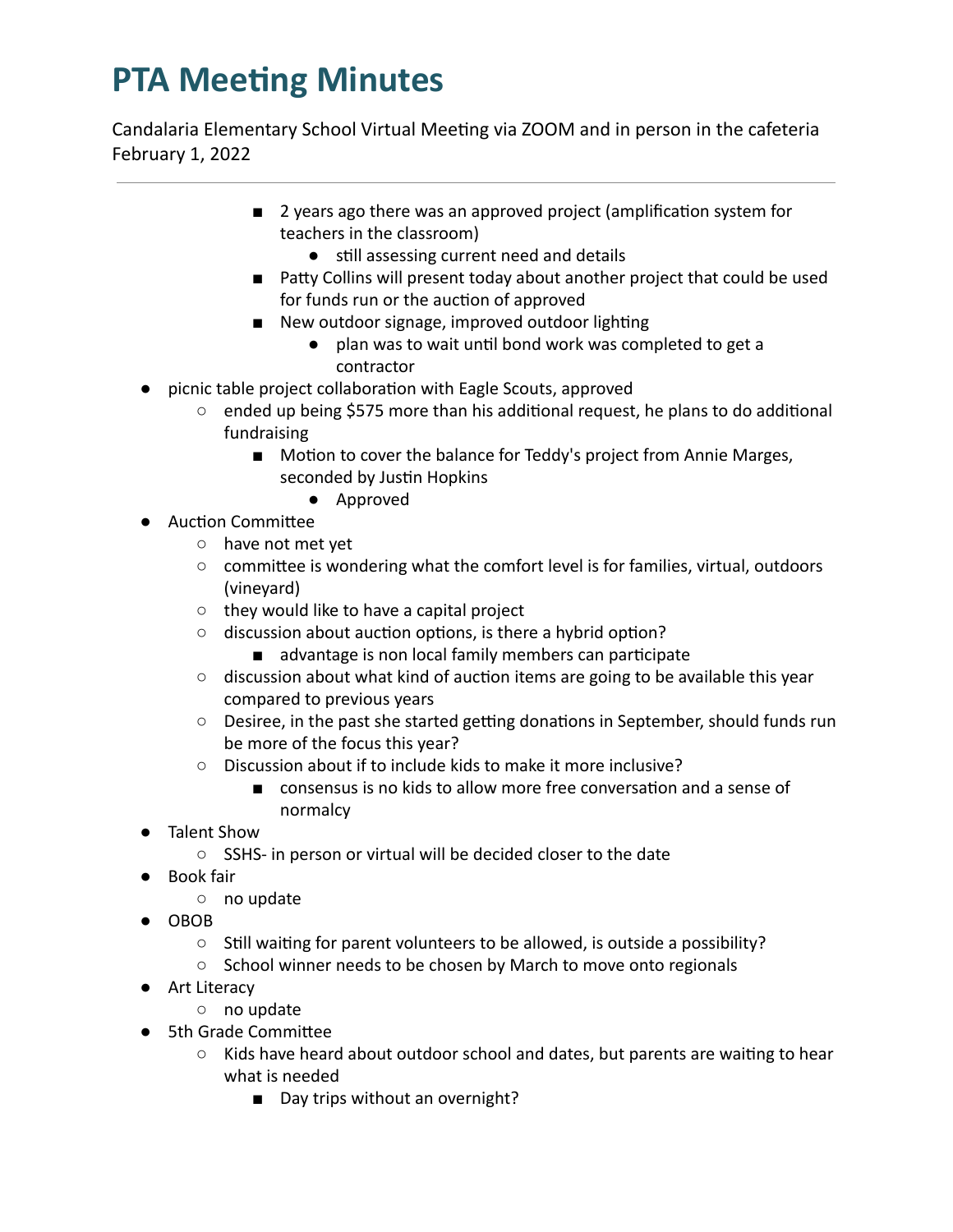Candalaria Elementary School Virtual Meeting via ZOOM and in person in the cafeteria February 1, 2022

- Sometime in the spring
- Wondering if funds will be needed, if so what does that look like?
- Principle Gundlach
	- 5th grade teachers are working on it, communication should be coming soon
	- covered by a grant, will be free for all students
	- May 23-25th series of day trips until 5pm each day
	- chaperones will be needed
- Questions regarding 5th grade graduation/party
	- Outdoors?
- 100-mile club
	- no update
- Memory Book
	- Last years memory book went to print
	- Should be delivered around Valentine's day
	- 1st-5th grade
		- brainstorming how to get them to the 5th graders from last year
	- This year's yearbook to be printed the first week of June
		- $\blacksquare$  still deciding on the theme
	- 15-20 photos per classroom- will need to be from teachers this year
	- $\circ$  Will send out information for the FB group and memory book email if there are parent photo submissions
	- PTA covers the cost of the yearbook, every kid will receive one
	- $\circ$  David can send an email to the PTA mailing list to try to get ahold of last years 5th grade families to distribute the yearbook
		- Cathy will have a set time for parents to pick up at the office
- 5. Patty Collins
	- Purchasing items for the Husky Den
	- Sensory room
		- kids come into the room for scheduled breaks- all students can benefit, not just students with special needs
		- work on zones of regulation
			- Inside Out movie comparison
		- Would like to structure the Den into several areas to help them learn self regulation
		- $\circ$  Active area
			- trampoline, monkey bars
		- Calming area
			- foam mats, crash pad, swing, pea pod, wall dividers, roller
	- Large investment, but could be used for a long time with all students